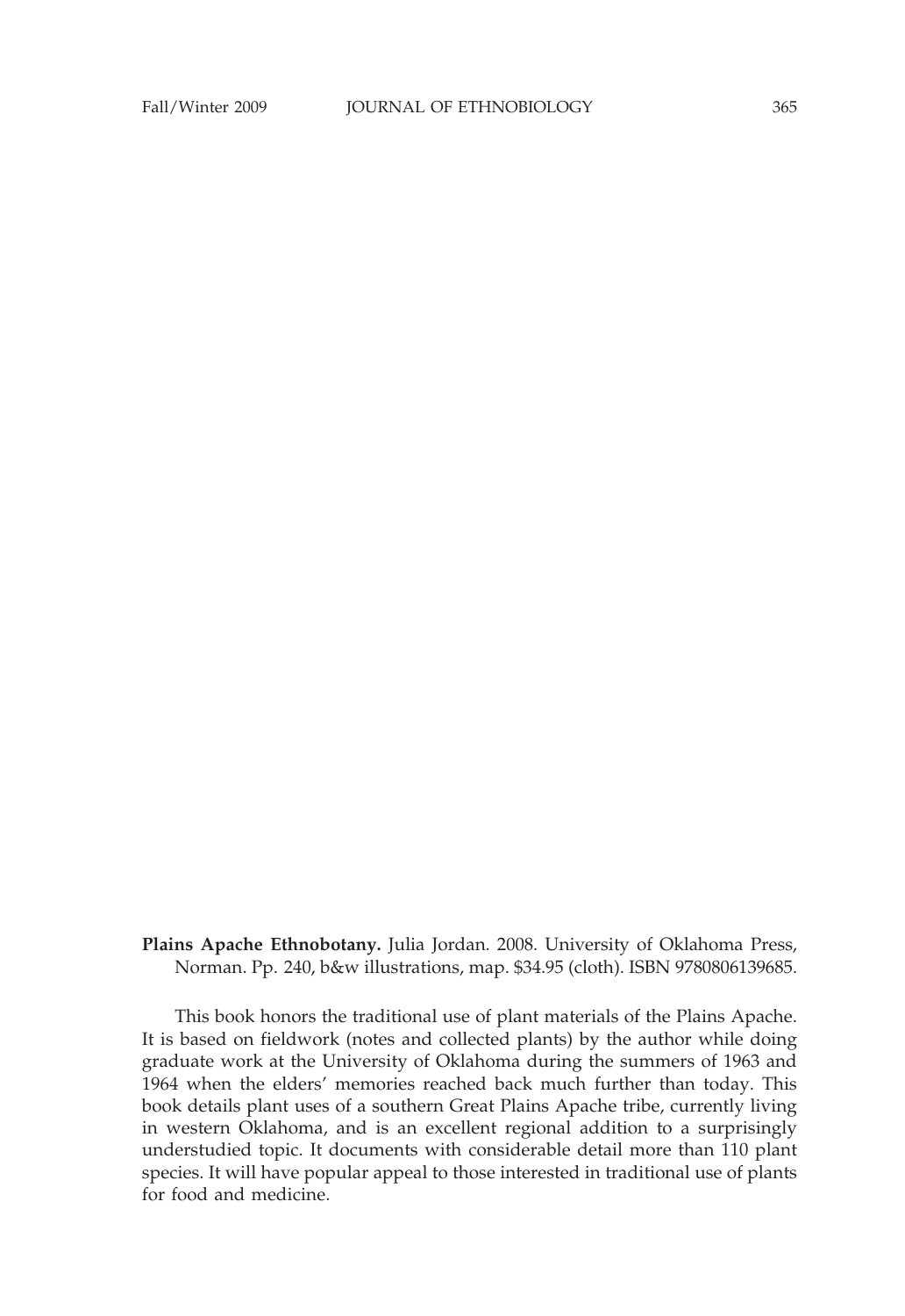## 366 BOOK REVIEWS Vol. 29, No. 2

The book opens with a 14-page introduction to the elders the author worked with in the 1960s. It includes chapters on History and Culture, the Plains Apache Plant World, Edible Plants, Ritual and Medicinal Plants and chapters on two unusual and interesting topics: Material Culture and Firewood and Personal Care and Adornment. Overall, the book honors traditional knowledge and fills some important knowledge gaps on specific plant uses. It is also a wonderful addition to the limited number of tribal ethnobotany works. The manuscript is an important contribution to several fields, including ethnobotany, anthropology, Native American studies, and Great Plains history.

There are no comparable books on Plains Apache's or any Oklahoma tribe's ethnobotany, nor any books focused on one tribe's ethnobotany in the southern Great Plains. The most similar recent book is the late Alma Snell's A Taste of Heritage: Crow Indian Recipes and Herbal Medicines (2006) about her Montana tribe. These works complement each other, but the 1960s information in Jordan's book is particularly rich and insightful.

The book is also important in that the ethnobotany of other Apache groups (the Chiricahua, Mescalero, Western, San Carlos and White Mountain) has been written about, but this is the first published work on the Plains Apache, who occupied the eastern portion of the tribe's range. They were the only portion of the tribe that made such extensive use of Great Plains prairie plants, but they still had other uses reflecting the flora of the Rocky Mountains and the Southwest.

It is important that Jordan has published this work from her Master's thesis because it was obscure and not well-known, but used by some of us ethnobotanists in our compilations of regional and national plants lists (Kindscher 1992, but not in Moerman 1998). It is even more important that this work is updated from her thesis, bringing in additional information from her field notes, updating botanical nomenclature and, with help, identifying *osha* (Ligusticum porteri Coult. & Rose) and red-berry juniper (Juniperus pinchottii Sudw.), which were unknowns in her previous work. The use of osha, similar to the use as a smudge in sweat lodges that I have participated with the Lakota elders on the Rosebud Reservation in South Dakota, shows an important link of Great Plains Indians with Rocky Mountain plant materials and their widespread travels to get plants. Another example is the use of frosted mint (Poliomintha incana (Torr.) A. Gray) collected for use in a smoking mix by the author and tribal elders on a trip to visit their Mescalero Apache relatives in New Mexico. The use of Juniperus pinchottii was in addition to the use of red cedar (Juniperus virginiana L.) and illustrates again the details of plant knowledge and use. The book also discusses two plants used for horse medicine and has a nice section on peyote and collection of it in south Texas. Other food plants that are unusual or for which there is unique detail in ethnobotanical information include yucca flowers and roots. The roots listings include groundnuts (Apios americana Medik.) and prairie turnips (Pediomelum esculentum (Pursh) Rydb.). Teas that are described include roundhead lespedeza (Lepedeza capitata Michx.). Fruits that Jordan describes include several species of plums and grapes.

Medicinal plants were a very important part of the Plains Apache plant usage and some of the more interesting were: buffalo gourd (Cucurbita foetidissima Kunth), dodder (Cuscuta spp.), purple coneflower (Echinacea